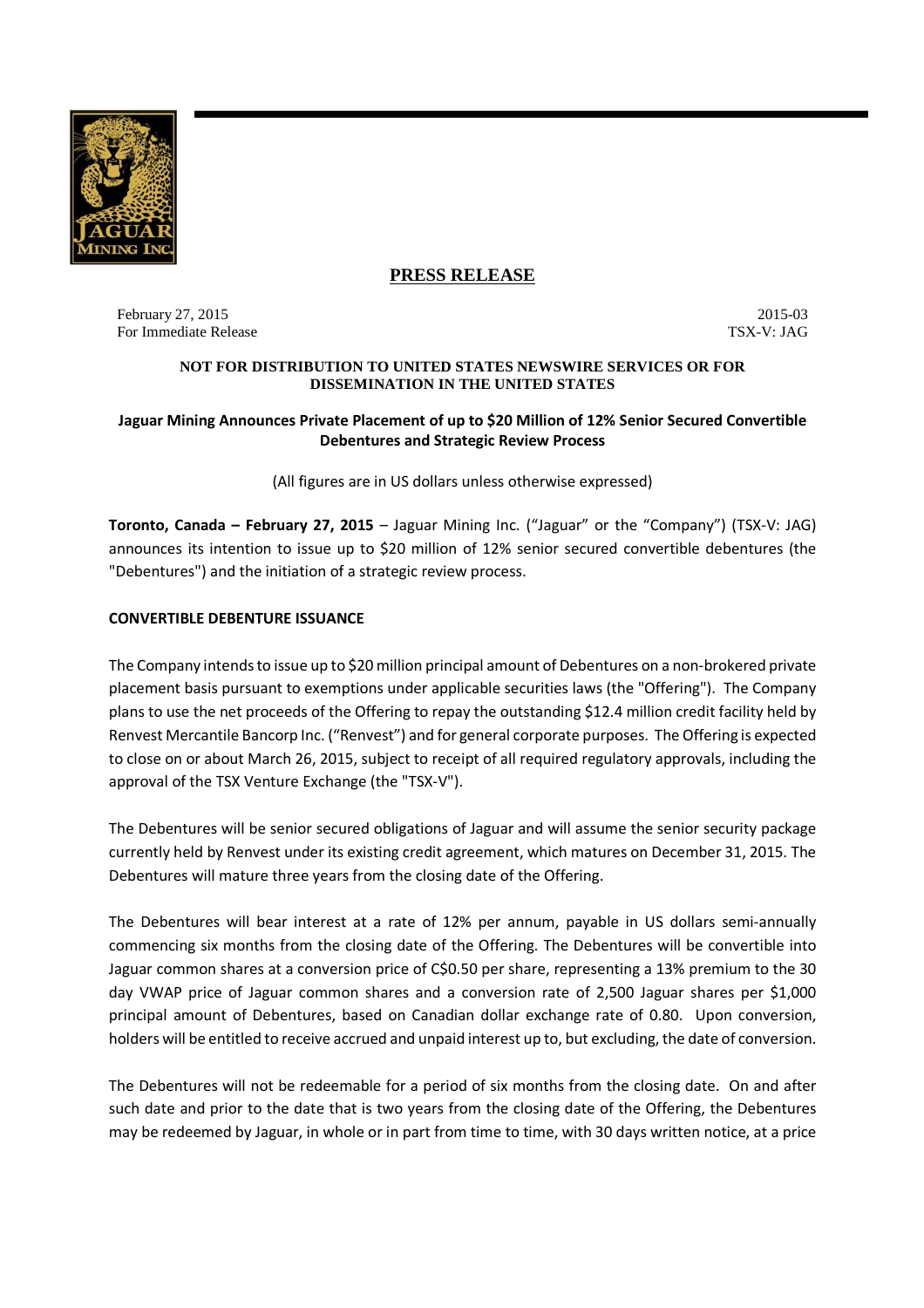of 108% of the principal outstanding in the first year, 104% in year two and at par in year three, plus any accrued and unpaid interest.

Jaguar does not intend to list the Debentures on the TSX-V. The Debentures and the Jaguar common shares issuable on conversion of the Debentures will be subject to a four month and one day hold period under Canadian securities laws from the date of issue of the Debentures.

This press release shall not constitute an offer to sell or the solicitation of an offer to buy any securities in any jurisdiction.

### **STRATEGIC REVIEW PROCESS**

Jaguar further announces that its board of directors (the "Board") has formed a special committee ("Special Committee") to initiate a strategic review process to explore alternatives for the enhancement of shareholder value. As such, the Special Committee appointed Origin Merchant Partners as its exclusive financial advisor in conjunction with the process. The review will consider various alternatives for the Company, including: merger opportunities, the potential sale of the Company's assets, potential partnership or joint venture agreements and any other options with the objective of maximizing value for the Company's shareholders.

There can be no assurance that the Company's efforts will be successful or that this process will result in any transaction. The Company does not intend to provide additional updates with respect to this process unless and until the Board approves a transaction arising from the strategic review, together with recommendations.

The Company's ongoing development and production activities at its operations in Brazil will be unaffected by this strategic review process.

### **About Jaguar Mining Inc.**

Jaguar is a gold producer with mining operations in a prolific greenstone belt in the state of Minas Gerais, Brazil. Additionally, Jaguar wholly owns the large-scale Gurupi Development Project in the state of Maranhão, Brazil. In total, the Company owns mineral claims covering an area of approximately 197,000 hectares. Additional information is available on the Company's website at www.jaguarmining.com .

### **FOR FURTHER INFORMATION PLEASE CONTACT:**

Derrick Weyrauch Chief Financial Officer 416-628-9601 dweyrauch@jaguarmining.com